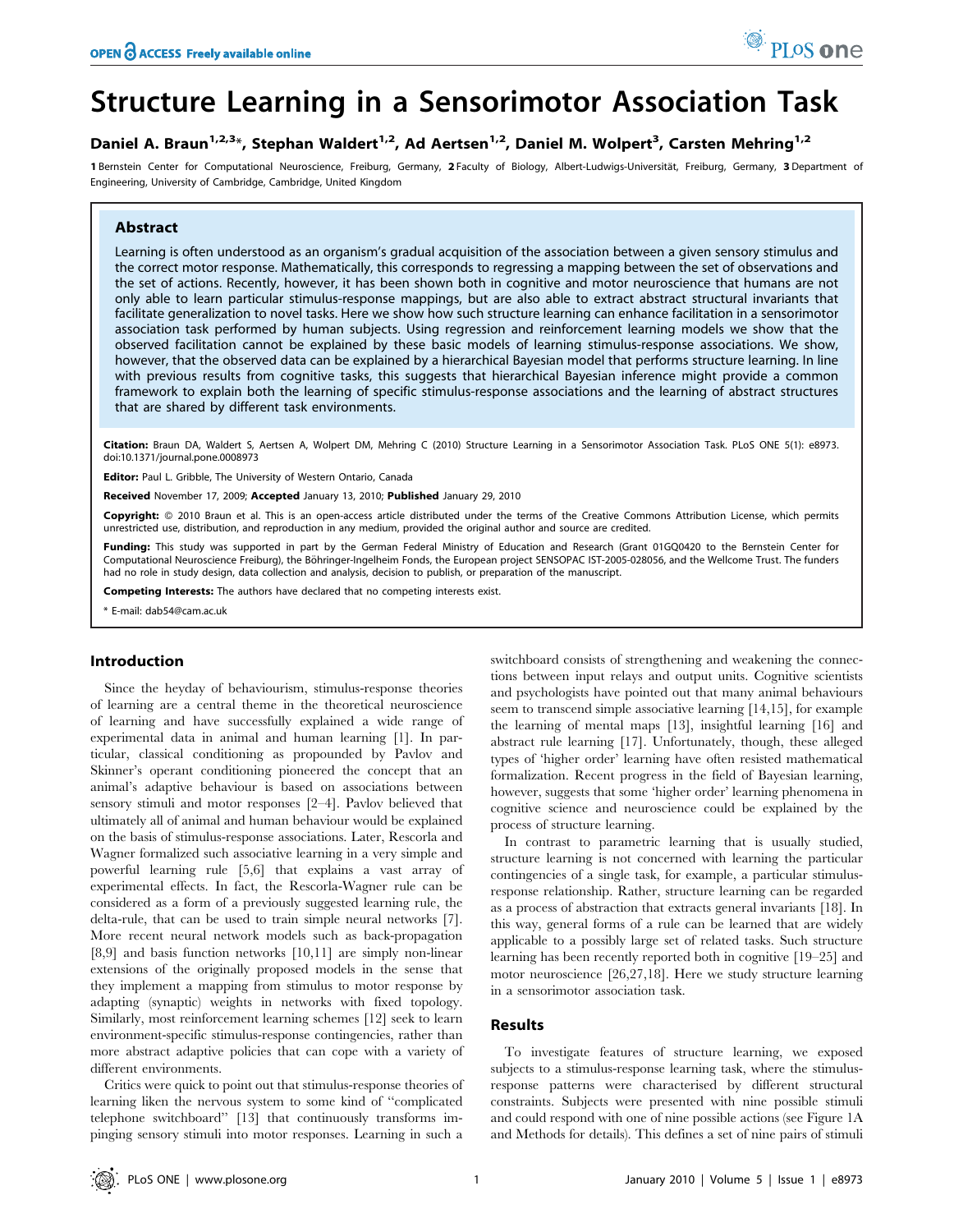

Figure 1. Task description. (A) Subjects had to learn a mapping from a  $3\times3$  stimulus board to a  $3\times3$  action board. The stimulus was presented by lighting up one of the nine squares. The subject then had to press one of the nine response buttons associated to that stimulus. (B) There were six possible mappings with four different structures (S1 to S4). The identity and the random structure comprised only one mapping each. The shift structure consisted of a right-shift and a leftshift mapping. The mirror structure consisted of a horizontal and vertical mirror mapping.

doi:10.1371/journal.pone.0008973.g001

and their associated correct responses, resulting in 362,880 (9!) possible one-to-one sensorimotor mappings. Subjects had to learn six different mappings that were characterised by four different structural features: (1) an identity mapping that constitutes the baseline mapping, as it is most readily learned, (2) two shift mappings, where the correct response was shifted either to the right or to the left compared to the identity mapping, (3) two mirror mappings, where the correct response was mirrored around the vertical or horizontal axis, again compared to the identity mapping, and (4) a random mapping where stimuli and responses were not associated by any apparent rule (see Figure 1B). We counted the number of trials it took subjects to learn any of the mappings to assess their performance.

Importantly, there were two groups of subjects that learned the two shift mappings and the two mirror mappings in reversed order, i.e. the first group went from right-shift to left-shift and from horizontal to vertical mirror and the second group went from leftshift to right-shift and from vertical to horizontal mirror. Since both of the shift mappings shared the shift structure and both of the mirror mappings shared the mirror structure, we hypothesized that learning one mapping (e.g. right-shift mapping of the shift structure) would subsequently facilitate learning of the other mapping with the same structure (e.g. left-shift). To assess this hypothesis we analysed the number of learning trials in the two groups – data shown in Figure 2.

As expected, learning the identity mapping was in most cases faster than learning any of the other mappings – compare Table 1



Figure 2. Numbers of trials required by subjects to learn the different mappings. (A) The first group learned the right shift before the left shift and the horizontal mirror before the vertical mirror. (B) The second group learned the two versions of the shift and mirror mappings in reverse order. Each group had 10 subjects. Statistical comparisons between the different mappings in each group can be found in Tables 1 and 2, and comparisons between the groups in Table 3. ID = Identity mapping.  $RS = Right$  shift mapping.  $LS = Left$  shift mapping. HM = Horizontal mirror mapping. VM = Vertical mirror mapping. RND = Random mapping. doi:10.1371/journal.pone.0008973.g002

and Table 2. Similarly, learning the random mapping was in most cases much slower than learning any of the structured mappings (see Table 1 and Table 2), which suggests that mappings with structural constraints are learned more readily than mappings without any obvious structure. We also computed for each subject the ratio between the trials required for learning the random mapping and the trials required for learning the first shift and the first mirror mapping (Figure 3A). The median of all the ratios was significantly smaller than unity  $(p<0.01$ , Wilcoxon signed rank test), which again implies faster learning of the structured mappings.

Interestingly, we also found within-structure facilitation effects. For example, learning the second instance of the shift mapping (e.g. left shift mapping in the first group) proceeded much faster in most subjects than learning the first instance (e.g. right shift mapping in the first group). Accordingly, the ratio of learning trials between the second and the first occurrence of the shift mapping was significantly below unity  $(p<0.01$ , Wilcoxon signed rank test), which implies facilitation of learning for the second mapping (Figure 3B). Since the two groups experienced the two shift mappings in reversed order, this facilitation cannot be accounted

Table 1. P-values of paired Wilcoxon signed rank test for comparing the number of learning trials of two different mappings in Group 1.

| Group 1    | ID | RS       | LS              | нм                           | vм    | <b>RND</b> |
|------------|----|----------|-----------------|------------------------------|-------|------------|
| ID         | -  | $*0.002$ | $*0.004$        | $*0.006$                     | 0.016 | $*0.002$   |
| <b>RS</b>  | ۰  | ٠        | $*0.004$        | 0.91                         | 0.16  | $*0.006$   |
| <b>LS</b>  | ۰  | -        | ٠               | 0.287                        | 0.797 | $*0.002$   |
| <b>HM</b>  | ۰  | ٠        | ٠               | ٠                            | 0.131 | $*0.002$   |
| <b>VM</b>  |    | ٠        | $\qquad \qquad$ | $\qquad \qquad \blacksquare$ |       | $*0.002$   |
| <b>RND</b> | ۰  | ۰        | ۰               | ۰                            | ۰     | ۰          |

The highlighted fields show significant differences ( $P < 0.01$ ) between learning two mappings. ID = Identity mapping. RS = Right shift mapping. LS = Left shift mapping. HM = Horizontal mirror mapping. VM = Vertical mirror mapping. RND = Random mapping.

doi:10.1371/journal.pone.0008973.t001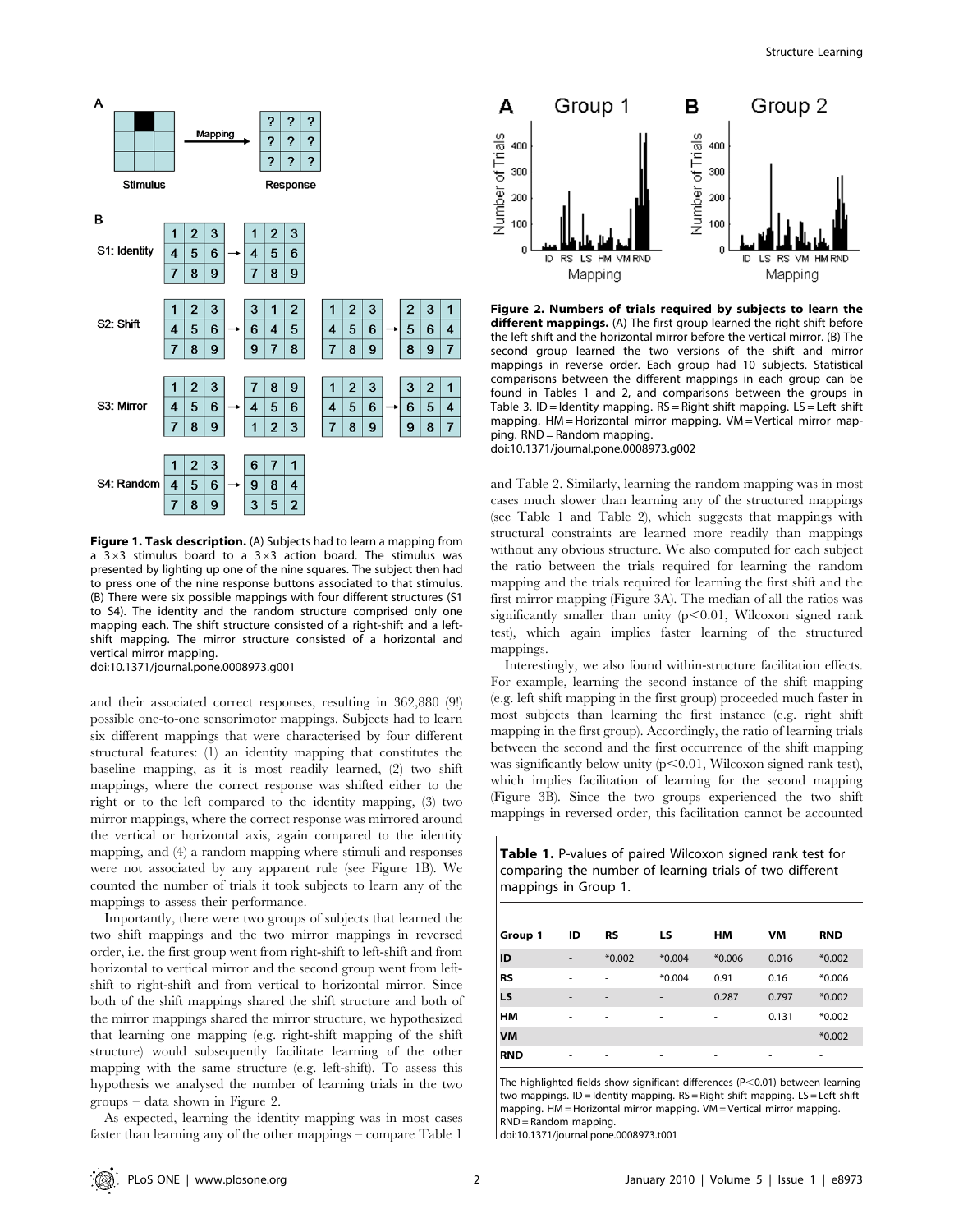Table 2. P-values of paired Wilcoxon signed rank test for comparing the number of learning trials of two different mappings in Group 2.

| Group 2    | ID | RS             | LS                       | HМ                           | VM    | <b>RND</b> |  |
|------------|----|----------------|--------------------------|------------------------------|-------|------------|--|
| ID         |    | $*0.002$       | 0.098                    | 0.016                        | 0.397 | $*0.002$   |  |
| <b>RS</b>  |    | -              | 0.16                     | 0.232                        | 0.027 | 0.084      |  |
| LS         |    |                | $\overline{\phantom{a}}$ | 0.898                        | 0.275 | $*0.01$    |  |
| <b>HM</b>  | ٠  | $\overline{a}$ | ٠                        | ۰                            | 0.137 | $*0.002$   |  |
| <b>VM</b>  |    |                | ٠                        | $\qquad \qquad \blacksquare$ | ۰     | $*0.002$   |  |
| <b>RND</b> | ۰  | ۰              | ۰                        | ۰                            | ۰     | ۰          |  |

The highlighted fields show significant differences (P $<$ 0.01) between learning two mappings. ID = Identity mapping. RS = Right shift mapping. LS = Left shift mapping. HM = Horizontal mirror mapping. VM = Vertical mirror mapping. RND = Random mapping.

doi:10.1371/journal.pone.0008973.t002

for by an intrinsic simplicity of either one of the two shift mappings. This suggests that by experiencing the first instance of a shift mapping, subjects have learned something general about shift mappings that facilitated learning of the second instance. Furthermore, we observed a similar facilitation pattern for learning mirrored mappings, as the ratio between the second and the first occurrence of the mirror mapping was also significantly below unity  $(p<0.02$ , Wilcoxon signed rank test).

To test whether these results could be explained by merely learning stimulus-response associations we employed four different learning models to reproduce the observed facilitation effects. First, we used a simple feed-forward neural network to regress the different mappings. This translates our task into a supervised learning problem. To examine the relative speed of learning we used the number of trials taken to learn the random mapping as a normalising factor (i.e. number of trials for a random mapping was taken as unity). We initialized the network with the identity mapping before learning either the right-shift mapping or the random mapping. No facilitation was observed for learning the shift mapping (Fig. 4B, NN-model). We then initialized the network for the right-shift mapping before learning the left shift mapping in order to study whether learning a right-shift might facilitate learning a left-shift. Again there was no facilitation (Fig. 4B, NN-model). We also used a simple reinforcement learning model that learned the mappings from only binary

| Table 3. P-values of paired Wilcoxon ranksum test for |
|-------------------------------------------------------|
| comparing the number of learning trials of different  |
| mappings between Group 1 (G1) and Group 2 (G2).       |

|            | G1 vs. G2 |  |
|------------|-----------|--|
| ID         | 0.021     |  |
| RS<br>LS   | 0.13      |  |
|            | 0.382     |  |
| нм         | 0.649     |  |
| <b>VM</b>  | 0.649     |  |
| <b>RND</b> | 0.014     |  |
|            |           |  |

ID = Identity mapping. RS = Right shift mapping. LS = Left shift mapping. HM = Horizontal mirror mapping. VM = Vertical mirror mapping. RND = Random mapping. doi:10.1371/journal.pone.0008973.t003



Figure 3. Relative facilitation of learning. (A) Mappings with structural constraints were learned much faster than the random mapping. (B) Learning the third (fifth) mapping was facilitated in both groups compared to learning the second (fourth) mapping. Shown are the medians and the lower and upper quartiles of the trial ratios of all subjects and the average has been taken over both groups. doi:10.1371/journal.pone.0008973.g003

feedback, i.e. reward 1 if the correct action was chosen, and reward 0 otherwise (see Methods for details). Actions were chosen according to their value from a softmax-rule, and the action values were updated using the Rescorla-Wagner rule. We performed the same three experiments as in the neural network case and again found no facilitation (Fig. 4B, RL-model).

In Bayesian models, the speed of learning a particular hypothesis can be influenced by the setting of the prior. We therefore devised two Bayesian models to account for the observed facilitation effects – compare Figure 5. We used a standard, nonhierarchical Bayesian model where the set of hypotheses was given by the set of all possible mappings. We assigned a higher prior probability to all the structured mappings considered in this study



Figure 4. Modelling of the facilitation effect. (A) The experimental data shows a strong facilitation of learning a structured mapping (rightshift or left-shift) compared to a random mapping (RND). In addition, there is also a strong facilitation from learning the first instance of a shift mapping to learning the second instance. (B) The feed-forward neural network (NN) and the reinforcement learning (RL) model show no facilitation effects. The non-hierarchical Bayesian model shows a facilitation effect for the structured mappings if the prior probabilities of these mappings are elevated. The structure learning (SL) Bayes model shows both facilitation effects, because by learning the first mapping the posterior over structures assigns more probability to all other mappings with the same structure. All plots show median values, for the model these were computed over 100 simulation runs. doi:10.1371/journal.pone.0008973.g004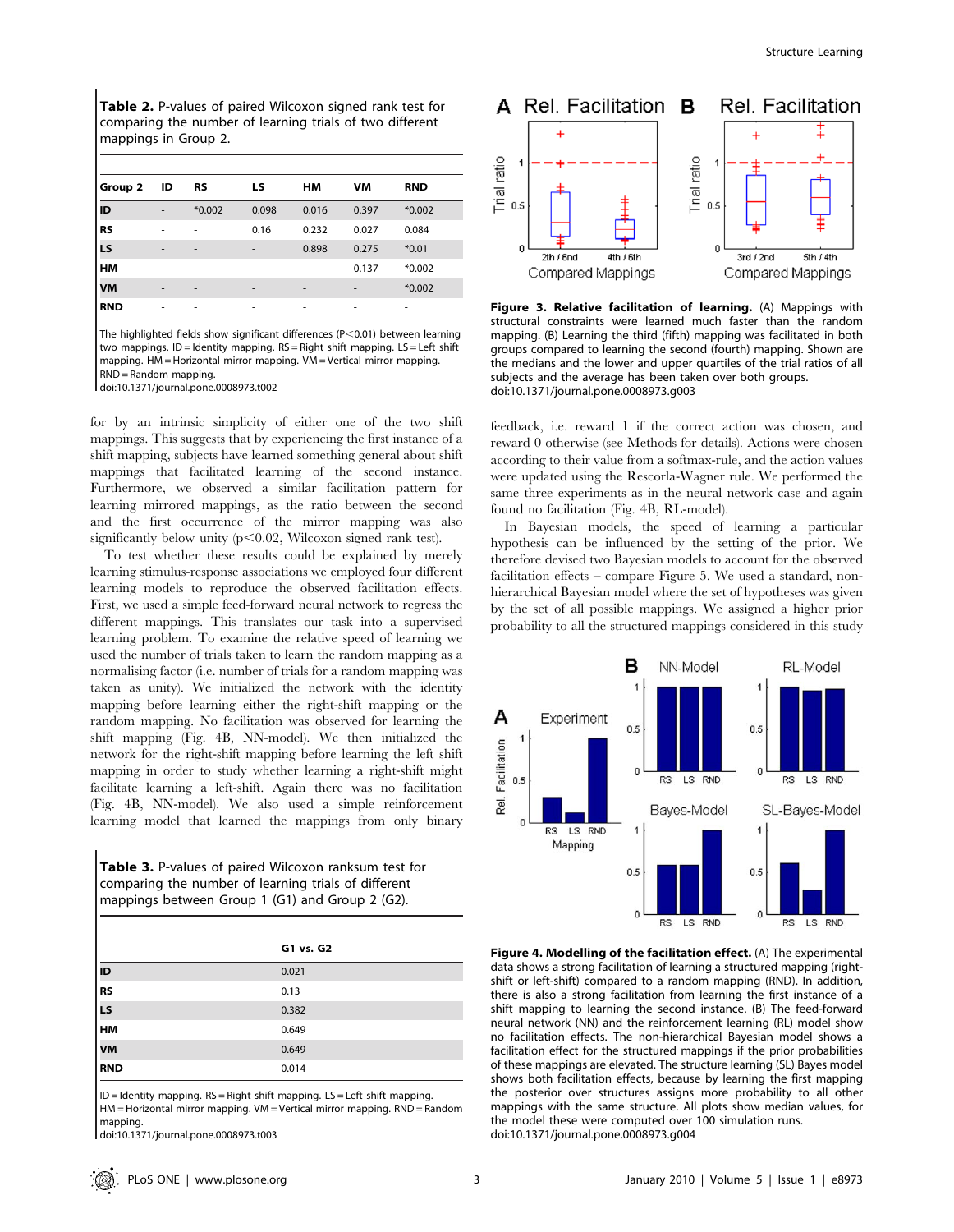

Figure 5. Graphical Model of the non-hierarchical and the hierarchical Bayesian model. In the non-hierarchical model the observations provide evidence for each hypothesis separately. In the hierarchical model the observations not only provide evidence for the hypotheses, but also for the different structures (which in turn might shift some evidence to structure-compatible hypotheses). doi:10.1371/journal.pone.0008973.g005

(i.e. shifts and mirrors). Accordingly, such a model can account for facilitated learning of structured mappings compared to the random mapping (Fig. 4B, Bayes model). However, this model fails to capture the effect of facilitated learning of the second instance of a structure compared to learning the first instance (e.g. facilitated learning of the left-shift when preceded by a right-shift). Therefore, we constructed a hierarchical Bayesian model that not only does inference over different hypotheses, but also maintains a probability distribution over different structures. Thus, after learning a particular hypothesis that is part of a certain structure (e.g. the right-shift hypothesis of the shift structure) the probability of that structure is increased. Then, after learning the right-shift structure the learning of all shift structures is facilitated, because the prior reflects an increased probability of encountering shift structures. The hierarchical Bayesian model is therefore able to account for both facilitation effects (Fig. 4B, SL-Bayes model).

Moreover, we investigated model predictions of how learning proceeds over trials. We fed the Bayesian model with the action and observation stream from subjects and computed the probability the model would assign to choosing the correct action given the subject's evidence – compare Fig.  $6$ . When initializing the Bayesian model with the appropriate priors (as above, see Methods), both facilitation effects become visible in the response curves over trials. Learning a shift mapping facilitates learning a second shift mapping  $(2^{nd}$  and  $3^{rd}$  map in the upper panels of Fig. 6), learning a mirror mapping facilitates learning a second mirror mapping  $(4<sup>th</sup>$  and  $5<sup>th</sup>$  map in the middle panels of Fig. 6), and learning a random mapping is always slower than learning any of the structured mappings (lower panels in Fig. 6). These facilitation effects are also visible in the empirical frequencies of choosing the correct action as exhibited by subjects (compare Fig. 6. left panels). To compute these empirical probabilities of action selection we determined the fraction of subjects that chose the correct action in any one trial. While there is a good qualitative correspondence between data and model for the dynamics of learning, it is important to note that the number of trials required to achieve comparable performance is very different. Especially, subjects take roughly double the number of trials for learning the random mapping compared to an ideal learner (compare Fig. 6. lower panels).



Figure 6. Trial-by-trial evolution of learning. For the experimental data we averaged over subjects to compute the probability that the correct action was chosen on the basis of the fraction of subjects that chose the correct action in each trial. For the model we determined the probability of choosing the correct action by computing the probability of choosing the correct action given the action and observation stream of each subject and again averaged over subjects. All curves were smoothed with a Savitzky-Golay-Filter of polynomial order 1 and length 11.

doi:10.1371/journal.pone.0008973.g006

To investigate possible sources of this difference, we examined whether subjects succumbed to errors due to forgetting which an ideal Bayesian actor would not suffer from. We considered two kinds of errors. We defined the occurrence of the first kind of error when a wrong response was repeated, i.e. when subjects gave the same wrong response to a stimulus that they had already seen. Clearly, an ideal actor would never repeat the same mistake. Furthermore, we defined the occurrence of the second kind of error when a correct response was forgotten, i.e. when subjects gave the wrong response to a stimulus that previously was answered correctly. Again, an ideal observer would not forget a correct response. We analysed the occurrence of these two kinds of errors when subjects learned the different mappings – see Fig. 7. Both kinds of errors occurred most frequently when learning a random mapping  $(p<0.01$ , Wilcoxon ranksum test), whereas there were practically no errors when learning the identity mapping. The numbers of both errors were also reduced when learning a shift mapping for the second time, if another shift mapping had been learned before ( $p<0.05$ , Wilcoxon ranksum test). For the mirror mappings the number of errors in the first and second exposure was not significantly different (p>0.05, Wilcoxon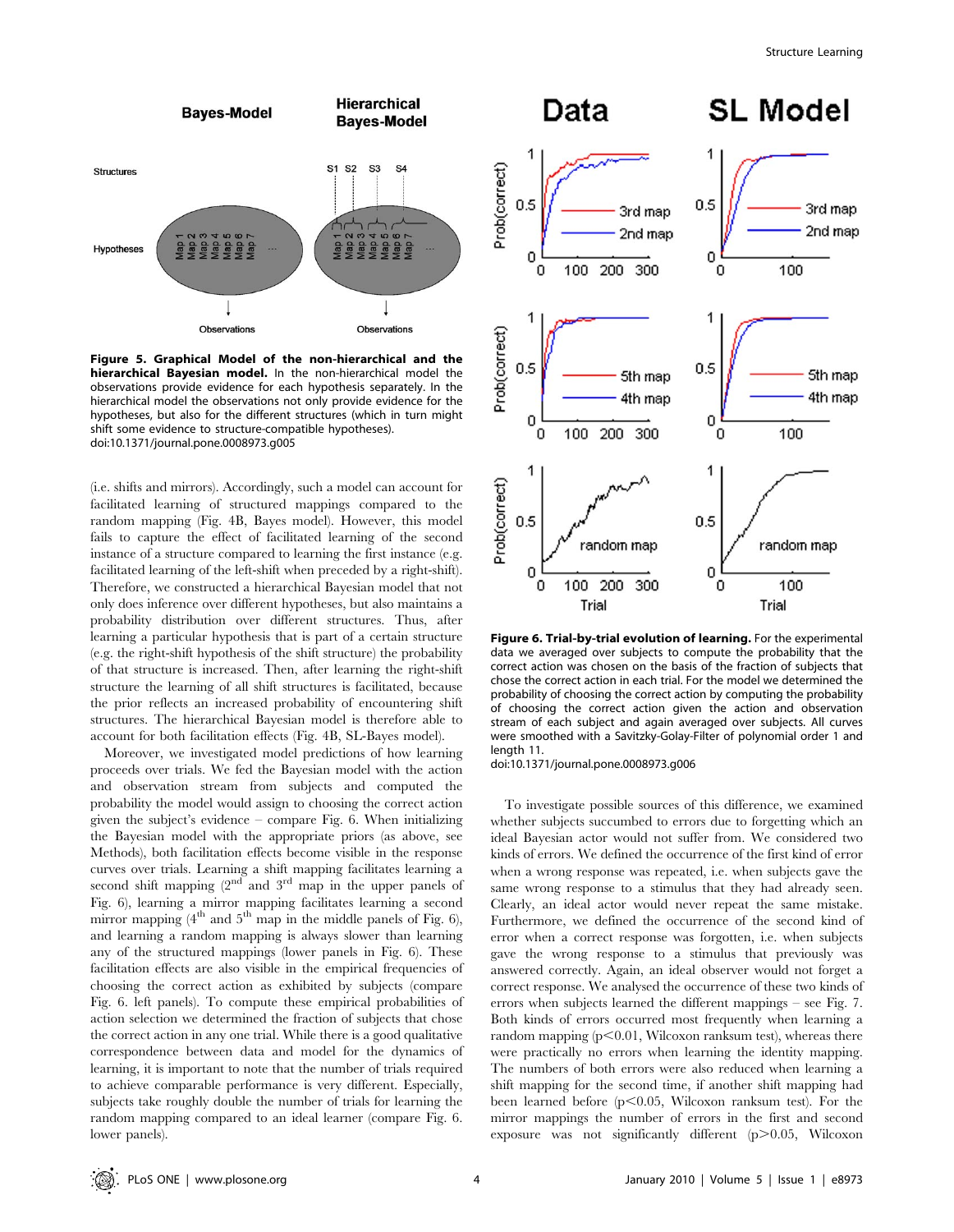

Figure 7. Forgetting errors in learning the different mappings. Subjects committed two kinds of errors that involved forgetting. The first kind of error (leftside panels) occurs when subjects repeat a wrong response to a stimulus that they had already seen. The second kind of error (rightside panels) occurs when subjects had already pressed the correct button once, but later on seem to have forgotten this correct response and pressed a different button when once more confronted with the same stimulus. The upper panels show the total number of errors committed by subjects when learning the different mappings. The middle panels show the probability of an error occurring in each trial following the first trial of a new mapping (averaged over all subjects and mappings, in red all false button presses, in blue the two specific kinds of error). The lower panels show the proportion of errors that can be explained by stimulus-response patterns consistent with the previously learned structure (averaged over all subjects and mappings, in red proportion of all false button presses that can be explained by previous structure, in blue the proportion of the two specific kinds of error that can be explained by previous structure). The frequency histograms were smoothed over 50 trial windows by moving average.

doi:10.1371/journal.pone.0008973.g007

ranksum test). We also investigated the time course of errors and found that the probability of repeating a wrong response was elevated in early trials of learning a new mapping and that a high proportion of these repetition errors were consistent with the previously learned structure – see Fig. 7 (leftside panels). The time course of forgetting a correct response was qualitatively similar. However, the probability of forgetting the correct response was highest a bit later into learning a mapping – see Fig. 7 (rightside panels, blue lines). The occurrence of errors, however, did not explain the observed facilitation effects. Disregarding the error trials leaves the facilitation pattern qualitatively unchanged (Fig. 8), which ensures that the facilitation pattern is not exclusively due to forgetting. Thus, our Bayesian model, which does not include the process of forgetting, is apt to account for the observed facilitation effects presented in Fig. 1 and 8. However, the difference in time scales of learning observed in the experiment compared to the



Figure 8. Facilitation effect in the absence of error trials. (A,B) Number of trials required by each subject to learn the mappings when disregarding all the error trials. (C,D) In the absence of error trials the facilitation effects remain all significant ( $p$ <0.02, Wilcoxon signed rank test).

doi:10.1371/journal.pone.0008973.g008

model predictions might be explained by the lack of forgetting in the model (compare Fig. 6).

# Discussion

In our experiments we found that human choice behaviour in a sensorimotor association task requires structure learning processes and cannot be accounted for by forming specific associations between sensory stimuli and motor responses. Many traditional learning schemes, like the Rescorla-Wagner rule or learning in feed-forward neural networks with fixed topology, have conceptualized sensorimotor learning as acquiring an association between a stimulus and the correct motor response. The facilitation effects we observed, however, suggest that humans learn much more than specific stimulus-response associations, namely that they also learn to extract abstract invariants that are applicable to a broad class of tasks. Learning a right-shift mapping, for example, facilitated learning a left-shift mapping in our task. Similarly, learning a leftshift mapping facilitated subsequent learning of a right-shift mapping. Therefore, our results cannot be explained by one of the two tasks being intrinsically easier than the other one. We observed a similar facilitation also for different versions of a mirror mapping. The only model that could explain this kind of facilitation was a hierarchical Bayesian model that takes probabilities over structures into account (e.g. shift structure), such that learning one instance of a structure can lead to higher prior probability of all the other instances of the same structure, thereby entailing facilitation. While the model provided a good qualitative fit to the observed facilitation effects, the time scales of the predictions were very different from those observed in the experiment. Subjects learned much slower than the Bayesian learner, at least partly due to the process of forgetting. Thus, in future it might be interesting to develop Bayesian models that include processes of forgetting.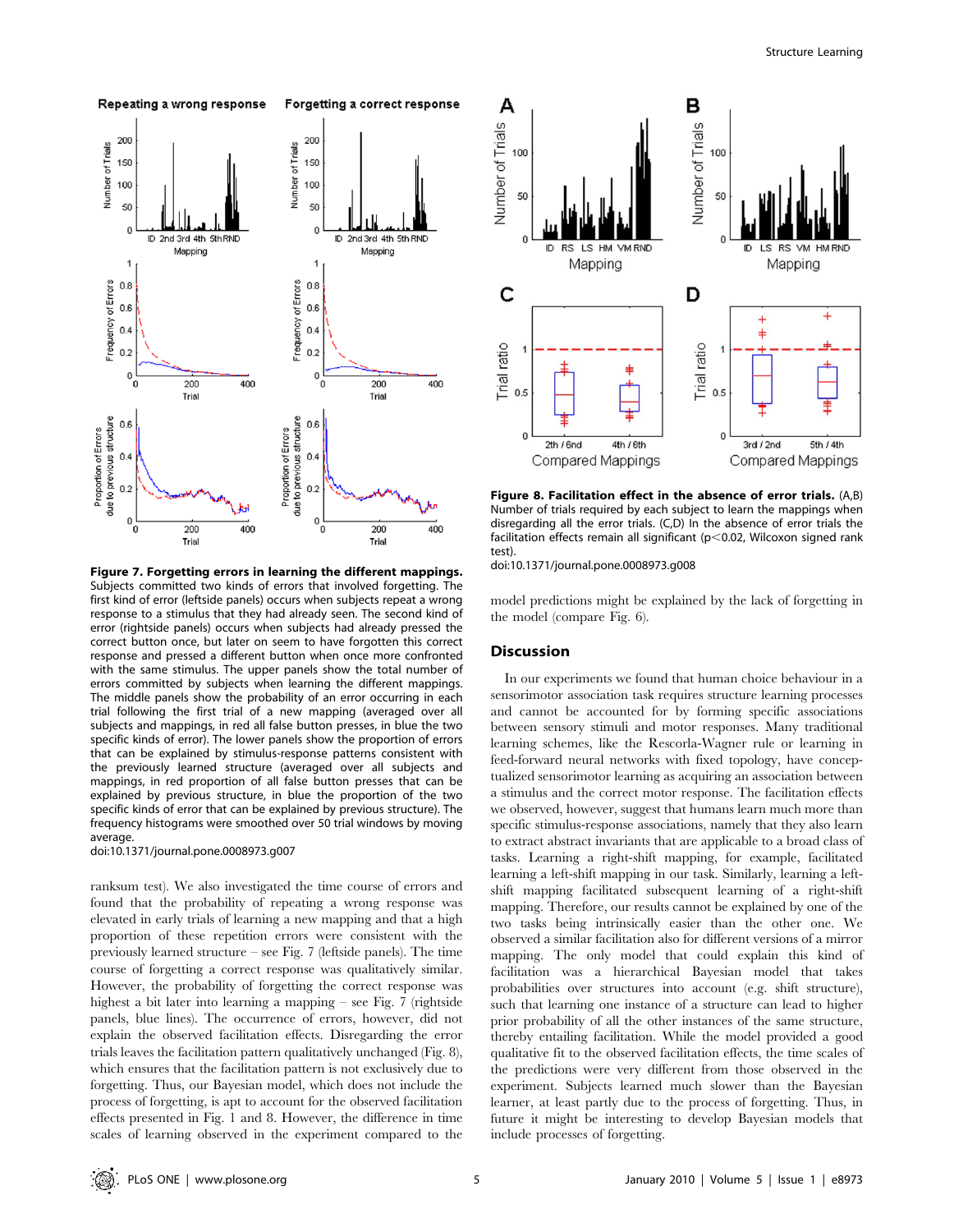Hierarchical Bayesian models have been previously proposed to account for structure learning effects in cognitive tasks, especially in causal reasoning [23,22,24,28]. These previous studies focused on more complicated learning problems in which the higher-level inferences made through hierarchical Bayesian inference concern very abstract forms of knowledge, although there have also been studies that used Bayesian methods to explain causal inference in perception [29]. Here we show that the framework of Bayesian structure learning can explain facilitation effects in a simple sensorimotor association task. This is of particular interest, because Bayesian models have also been previously proposed to explain associative learning [30–32]. Thus, hierarchical Bayesian models might reconcile the idea of learning specific stimulus-response pairs with the idea of abstraction or structure learning. Learning specific stimulus-response pairs is instantiated by learning particular parameters for a specific mapping (a particular hypothesis), whereas structure learning also depends on updating probabilities over different structures that represent more abstract properties, such that learning a particular mapping also distributes probability mass to 'structural neighbours' that represent similar mappings.

In psychology, facilitation effects in visual discrimination experiments have been reported previously for learning intradimensional shifts compared to learning extra-dimensional shifts [33–36]. For example, when humans are trained using a stimulus set with a particular relevance dimension on which discriminations should be based on (e.g. shape), they adapt more rapidly to a novel stimulus set with the same relevance dimension (intra-dimensional shift), whereas they adapt more slowly when facing a novel stimulus set with a different relevance dimension (extradimensional shift, e.g. lines) [34]. Facilitation for intra-dimensional shifts has been interpreted as the ability to attend to the specific attributes of a stimulus and to use this information for learning novel discriminations. However, one could also interpret such facilitation as structural learning of abstract dimensions such as colour or shape.

In our experiments subjects could not discriminate explicit properties of the presented stimuli. Rather they had to extract abstract invariants or rules of the experienced stimulus-response mappings. In a Bayesian framework 'discovering' such rules means 'finding' the best-fitting structure and hypothesis in a given set of possible structures and hypotheses. This Bayesian account is entirely compatible with other rule-based approaches to concept learning [37], but a Bayesian estimator has to maintain a probability distribution over all alternatives at all times. Therefore, discovering a 'new' rule is only possible if this rule has been considered already as a possibility in the prior. Furthermore, in our model we restricted our analysis to structures that actually occurred in the experiment to keep the model as simple as possible, while still exhibiting the main effect of structure-specific facilitation. In future it might be interesting to model more complex sets of structures.

In this study we employed a very specific notion of stimulusresponse learning, namely learning an association between a given sensory representation and a given set of motor responses. However, one might argue that associative learning could also involve more abstract or higher-order representations in the nervous system [38]. Such higher-order associations might even generalize and generate behaviour consistent with structural learning. Such a broad notion of stimulus-response learning is certainly consistent with our results, but crucially would involve a hierarchy of abstraction levels. Such hierarchical organization is a recurring theme in neuroscience. There have even been attempts to identify hierarchical control structures in the brain [39]. In a

Bayesian framework hierarchical learning is naturally implemented and captures human learning on multiple scales. Hierarchical Bayesian inference might therefore provide a synthesis between classic 'telephone switchboard' accounts of learning and more ''insightful'' learning based on abstraction and structure learning [14,15].

# Methods

#### Ethics Statement

Twenty naive subjects participated in this study and gave written informed consent after approval of the experimental procedures by the Ethics Committee of the Albert-Ludwig University Freiburg. The subjects were students recruited from the university environment.

# Experimental Procedure

Subjects sat at a computer screen that displayed nine equally sized squares arranged on a  $3\times3$  grid. The stimulus consisted of one of the squares lighting up. Subjects then had to respond by pressing one of nine buttons that were also arranged in a  $3\times3$ grid to encourage the idea of a ''geometric'' or ''spatial'' mapping (Figure 1A). If they pressed the correct button they were informed by a high-pitch beep, otherwise there was a lowpitch tone. Then another randomly selected stimulus lit up. There were six possible mappings subjects had to learn: Identity, Right Shift, Left Shift, Vertical Mirror, Horizontal Mirror, and Random (Figure 1B). The shift mappings were circular such that, for example, the right-most button in the right shift would be mapped to the left-most button in the same row. There were two groups of subjects (ten in each group) that learned the mappings in a different order. All subjects started with the identity mapping. Then the first group learned the above mappings in the order: Right Shift, Left Shift, Horizontal Mirror, Vertical Mirror, and Random. The second group had the order of some of the mappings reversed: Left Shift, Right Shift, Vertical Mirror, Horizontal Mirror, and Random. Each mapping was deterministic and bijective, i.e. there was always one response that was uniquely associated with one stimulus. Learning of a mapping was considered successful once the subject had managed to give the right response for each of the 9 stimuli without making any intervening mistakes. Subjects were indicated that the mapping changed thereafter. We counted the number of trials for successful learning of a mapping as an indicator of performance. Subjects were instructed that each of the nine stimulus squares corresponded to exactly one of the nine buttons and that they should find the correct button as quickly as possible. Subjects were not informed about possible structures of the mappings.

#### Model 1: Feed-Forward Neural Network

Both the input  $(x)$  and output  $(y)$  were represented as 9dimensional binary vectors. The output was given by a linear combination of the inputs, such that  $\vec{y} = W\hat{x}$ . The weights were updated using back-propagation, i.e.  $W \leftarrow W - \alpha (\vec{t} - \vec{y}) \vec{x}^T$ , where  $\vec{t}$  represents the target vector (the correct response). The learning rate was set to  $\alpha$  = 0.1. The network was initialized by training the identity mapping. Then the random mapping and the right-shift mapping were learned. We initialized the network with the right-shift mapping when learning the leftshift mapping. Performance was assessed as the number of trials needed for a performance below the error threshold  $\left\|\vec{t}-\vec{y}\right\|$  $\leq 0.01$ .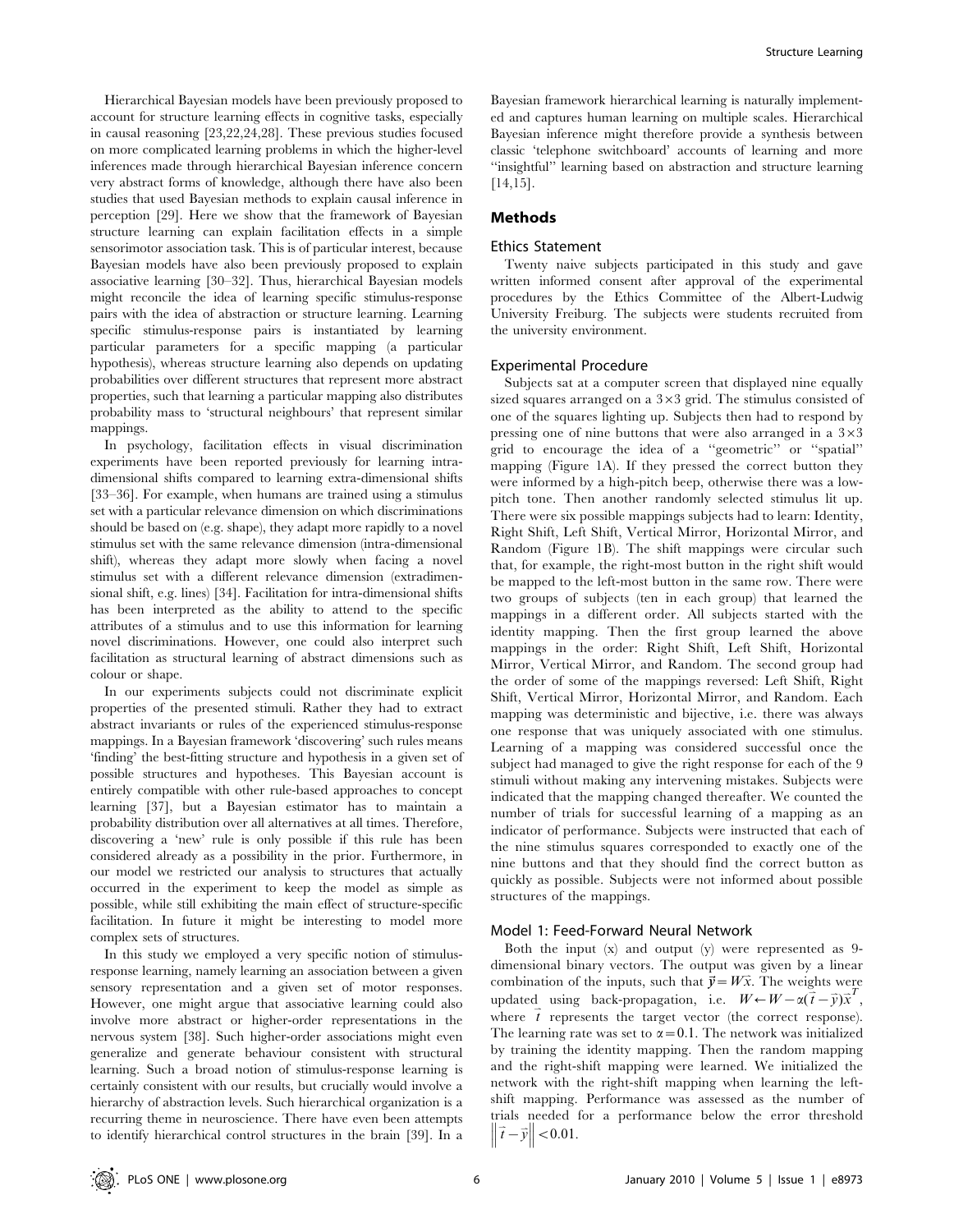#### Model 2: Reinforcement Learning Model

For each stimulus  $x \in \{1,2,...,9\}$  and action  $a \in \{1,2,...,9\}$  we defined an action value-function  $V(x,a)$ . Actions were sampled from this function according to the softmax-rule:  $P(a|x) = \exp(\beta V(x,a))$  $\sum_{a'} \exp(\beta V(x,a))$ . The parameter  $\beta$  corresponds to the temperature in physical models and regulates exploration. We set  $\beta = 1.0$ . If the sampled action corresponded to the correct response then a reward of  $r=1$  was delivered, otherwise  $r=0$ . The action valuefunction was updated using the delta-rule (or Rescorla-Wagner rule), i.e.  $V(x,a) \leftarrow V(x,a) + \alpha(r-V(x,a))$ . The learning rate was set to  $\alpha=0.1$ . We initialized the action-value function with the identity mapping and then learned both the random mapping and the right-shift. We then initialized the value function with the right-shift before learning the left-shift.

#### Model 3: Non-Hierarchical Bayesian Model

The hypothesis set was given by all possible mappings, which could be represented by 9! permutations of the numbers 1 to 9 – the identity mapping, for example, would be  $h_1=$  $[1,2,3,4,5,6,7,8,9]$ , the right-shift mapping  $h_2=[3,1,2,6,4,5,9,7,8]$ , the left-shift mapping  $h_3=[2,3,1,5,6,4,8,9,7]$ , the horizontal mirror mapping  $h_4=[7,8,9,4,5,6,1,2,3]$ , and the vertical mirror mapping  $h_5=[3,2,1,6,5,4,9,8,7]$  (Fig. 1). The likelihood models were binary such that they assigned the value 1 to all mappings that were compatible with an observation, and zero otherwise:

$$
P(x=i, a=j|h) = \begin{cases} 1 & \text{if the ith digit in h is j} \\ 0 & \text{otherwise} \end{cases}
$$

When learning the random mapping and the right-shift mapping, the prior probability was set as follows:  $P(h_1)=0.99$ ,  $P(h_2) = P(h_3) = P(h_4) = P(h_5) = 1000 \cdot \frac{0.01}{4000 + 9! - 5}$  and  $P(h_i) =$ 

 $\frac{0.01}{4000+9!-5}$  for  $i \ge 6$ . Thus, structured mappings had a thousand times more prior probability than random mappings. When learning the left-shift mapping, the prior probability was assigned mostly to the right-shift mapping such that  $P(h_2)$  = 0.99 and  $P(h_1) = P(h_3) = P(h_4) = P(h_5) = 1000 \cdot \frac{0.01}{4000 + 9! - 5}$  and  $P(h_i) = \frac{0.01}{4000 + 9! - 5}$  for  $i \ge 6$  as previously. This was to assess

whether learning a right-shift mapping might facilitate learning a left-shift mapping. Actions were chosen stochastically by sampling a hypothesis from the posterior distribution  $P(h|x_{1:t}a_{1:t})$  and executing the action suggested by the sampled hypothesis-mapping. This allowed us to model noisy decision making. If the sampled hypothesis corresponded to the true hypothesis learning could proceed much faster because finding the correct answer to a stimulus allows ruling out all other 8 possible answers to the particular stimulus, whereas sampling the incorrect hypothesis only allows eliminating 1 possible answer to that particular stimulus. The prior probabilities were set manually to ensure that all hypotheses had non-zero probability mass at the start of learning.

#### References

- 1. Reznikova ZI (2007) Animal intelligence : from individual to social cognition. Cambridge; New York: Cambridge University Press. xiv, 472 p.
- 2. Pavlov IP, Anrep GV (1927) Conditioned reflexes : an investigation of the physiological activity of the cerebral cortex. [London]: Oxford University Press. xv, 430 p.
- 3. Skinner BF (1938) The behavior of organisms : an experimental analysis. New York: Appleton-Century-Crofts. ix, 457 p.
- 4. Kandel ER, Schwartz JH, Jessell TM (2000) Principles of neural science. New York ; London: McGraw-Hill. xli, 1414 p.

#### Model 4: Hierarchical Bayesian Model

As in the non-hierarchical model, the hypothesis set was given by all possible mappings  $h$ . Additionally, we introduced four structures that comprised the various hypotheses. The first structure  $S_1$  was the 'identity structure' with only one member, i.e. the identity mapping  $h_1$ . The second structure  $S_2$  was the 'shift structure' that contained both the right-shift and the left-shift mapping  $(h_2 \text{ and } h_3)$ . The third structure  $S_3$  was the 'mirror structure' that consisted of horizontal and vertical mirror mapping  $(h_4 \text{ and } h_5)$ . Finally, the fourth structure  $S_4$  contained all other mappings and is referred to as the 'random structure'. The likelihood model was the same as in the above model, this time written as  $P(x,a|h,S)$ . Additionally, we defined the prior probabilities  $P(h|S)$  as  $P(h_1|S_1)=1$ ,  $P(h_2|S_2)=P(h_3|S_2)=1/2$ ,  $P(h_4|S_3) = P(h_5|S_3) = 1/2$  and  $P(h_i|S_4) = \frac{1}{9!-5}$  for  $i \ge 6$ . The posterior over hypotheses can then be computed as

$$
P(h|S,x,a) = \frac{P(x,a|h,S)P(h|S)}{\sum_{h'} P(x,a|h',S)P(h'|S)}
$$

Importantly, in this hierarchical model we can also compute a posterior over the structures:

$$
P(S|x,a) = \frac{\sum_{h} P(x,a|h,S)P(h|S)P(S)}{\sum_{S'} \sum_{h'} P(x,a|h',S')P(h'|S')P(S')}.
$$

Thus, learning, for example, the right-shift  $(h_2)$  will not only lead to a higher posterior probability of the right shift hypothesis, but also of the shift structure, and therefore can facilitate learning of the left-shift. When learning the random mapping and the right-shift mapping, the prior probability over structures was set as follows:  $P(S_1)=0.99$ ,  $P(S_2)$  $P(S_3) = 2000 \cdot \frac{0.01}{4000 + 9! - 5}$  and  $P(S_4) = \frac{0.01}{4000 + 9! - 5}$ . Thus, structured mappings had a thousand times more prior probability than random mappings. When learning the left-shift mapping, the prior probability of the shift structure was elevated. We set  $P(S_2) = 0.99$ ,  $P(S_1) = P(S_3) = 2000 \cdot \frac{0.01}{4000 + 9! - 5}$  and  $P(S_4) = \frac{0.01}{4000 + 9! - 5}$  as previously. Actions were again sampled from the posterior  $P(h|x_{1:t}a_{1:t})$ , that can be computed as  $P(h|x_{1:t}a_{1:t}) = \sum_{S} P(h|S,x_{1:t}a_{1:t})P(S|x_{1:t}a_{1:t}).$ 

#### Acknowledgments

We thank Pedro Ortega for discussions.

#### Author Contributions

Conceived and designed the experiments: DAB AA DMW CM. Performed the experiments: DAB SW. Analyzed the data: DAB. Contributed reagents/materials/analysis tools: SW. Wrote the paper: DAB AA DMW CM.

- 5. Black AH, Prokasy WF, eds (1972) Classical conditioning II : current research and theory. New York: Appleton-Century-Crofts. xii, 497 p.
- 6. Dayan P, Abbott LF (2001) Theoretical neuroscience : computational and mathematical modeling of neural systems. Cambridge, Mass. ; London: MIT Press. xv, 460 p.
- 7. Widroff G, Hoff ME (1960) Adaptive switching circuits. Institute of Radio Engineering, Western Electronic Show and convention. Convention Record Part 4.